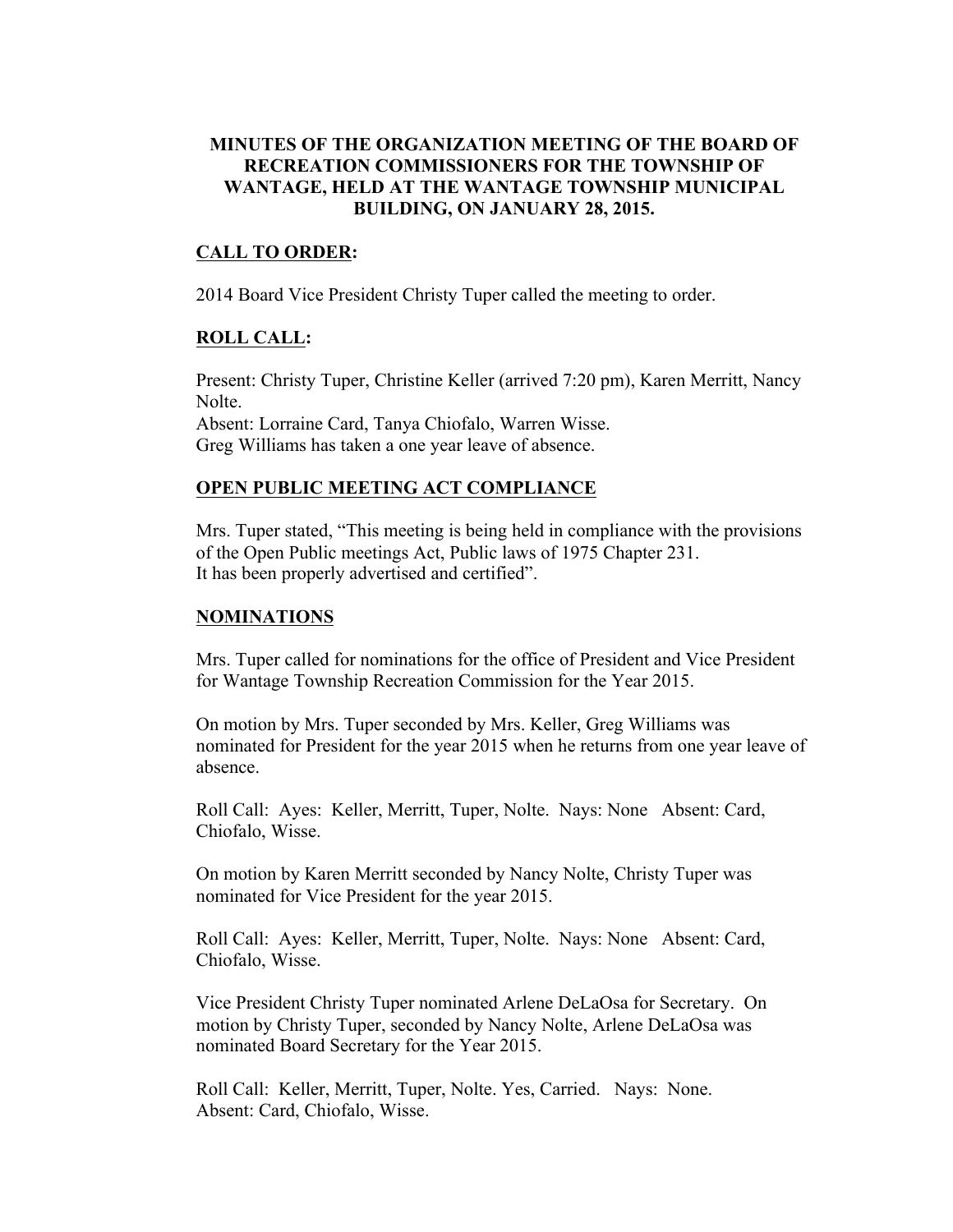## **MEETING SCHEDULE AND NAMING THE OFFICIAL NEWSPAPERS FOR THE BOARD OF RECREATION COMMISSION.**

Mrs. Tuper moved to establish the regular meeting nights of the Recreation Commission for calendar year 2015, and the first meeting of 2016, as per the attached resolution. Mrs. Merritt seconded the motion.

Roll Call: Keller, Merritt, Tuper, Nolte. Yes, Carried. Nays: None. Absent: Card, Chiofalo, Wisse.

**Location:** Wantage Township Municipal Building, 888 Rt. 23, Wantage NJ Date: Time:

| January 28, 2015   |                             | $7:00 \text{ pm}$ |
|--------------------|-----------------------------|-------------------|
| February 25, 2015  |                             | $7:00 \text{ pm}$ |
| March 25, 2015     |                             | $7:00 \text{ pm}$ |
| April 22, 2015     |                             | $7:00 \text{ pm}$ |
| May 27, 2015       |                             | $7:00 \text{ pm}$ |
| June 24, 2015      |                             | $7:00 \text{ pm}$ |
| July 22, 2015      |                             | $7:00 \text{ pm}$ |
| August 26, 2015    |                             | $7:00 \text{ pm}$ |
| September 23, 2015 |                             | $7:00 \text{ pm}$ |
| October 28, 2015   |                             | $7:00 \text{ pm}$ |
| December 2, 2015   |                             | $7:00 \text{ pm}$ |
| January 27, 2016   | <b>Organization Meeting</b> | $7:00 \text{ pm}$ |
|                    |                             |                   |

Mrs. Tuper made the motion to name the New Jersey Herald and the New Jersey Sunday Herald the official newspapers for the Wantage Recreation Commission. Mrs. Keller seconded the motion.

Roll Call: Keller, Merritt, Tuper, Nolte. Yes, Carried. Nays: None. Absent: Card, Chiofalo, Wisse.

#### **NEW BUSINESS**

The Commission agreed to start accepting nominations for the 'Citizen of the Year' award.

#### **OLD BUSINESS**

The donation of sports equipment to Afghan children is cancelled by the Recreation Commission due to a concern for the soldier's safety in receiving a large shipment in Afghanistan.

The bus trip on May 9, 2015 to see the Yankees vs Orioles has been cancelled by the Recreation Commission because it is conflicting with Mother's Day weekend.

Heather Rokosny and Wayne Dunn were at the meeting to discuss field usage for soccer at Woodbourne Park. Discussion was made at the meeting to accommodate High Point Lacrosse, which is a new sport at Woodbourne Park. It was mentioned that the permanent goal posts on field #3 could be removed so lacrosse and soccer can use the field.